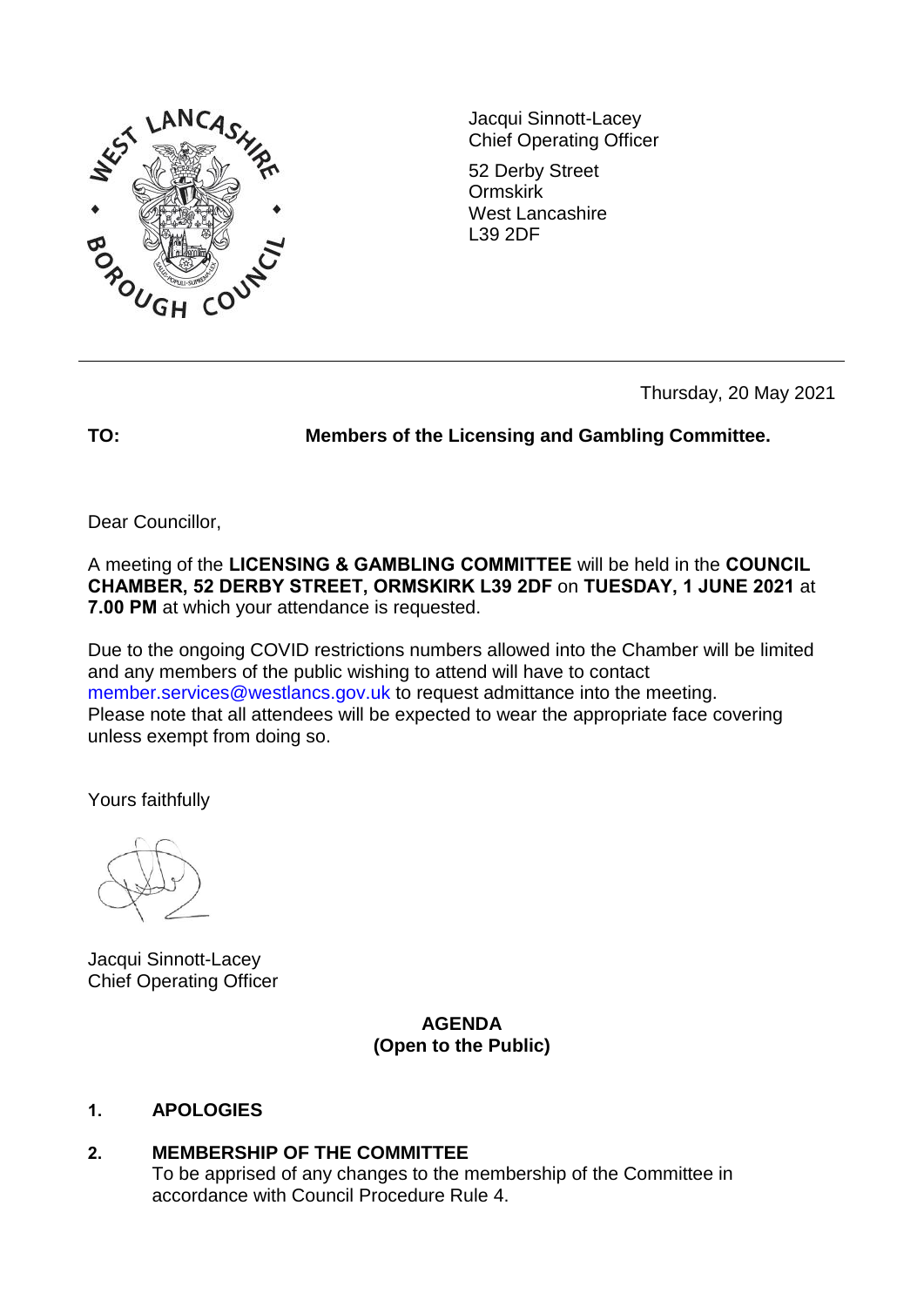#### **3. URGENT BUSINESS**

Note: No other business is permitted unless, by reason of special circumstances, which shall be specified at the meeting, the Chairman is of the opinion that the item(s) should be considered as a matter of urgency.

### **4. DECLARATION OF PARTY WHIP**

Party Whips are not to be used by this Committee in respect of functions concerning the determination of new Licence Applications, Revocations and Appeals. When considering any other matter which relates to a decision of the Cabinet or the performance of any Member of the Cabinet, in accordance with Regulatory Committee Procedure Rule 9, Members must declare the existence of any Party Whip and the nature of it, before the commencement of the Committee's deliberations on the matter.

#### **5. DECLARATION OF INTEREST**

 $1 - 2$ 

 $3 - 4$ 

If a Member requires advice on Declarations of Interest, he/she is advised to contact the Legal and Democratic Services Manager in advance of the meeting. (For the assistance of members a checklist for use in considering their position on any particular item is included at the end of the agenda sheet).

#### **6. MINUTES**

To receive as a correct record the minutes of the meeting held on 3 December 2019

# **7. MINUTES OF SUB- COMMITTEES**

There are no minutes to receive

#### **8. APPROVAL OF DRAFT STATEMENT OF LICENSING POLICY AND AUTHORISATIONS REQUIRED BY THE GAMBLING ACT 2005** To consider the report of the Corporate Director of Place and **Community** 5 - 44

**We can provide this document, upon request, on audiotape, in large print, in Braille and in other languages.** 

**FIRE EVACUATION PROCEDURE: Please see attached sheet. MOBILE PHONES: These should be switched off or to 'silent' at all meetings.**

For further information, please contact:- Kirsty Breakell on 01695 577177 EXT 5679 Or email kirsty.breakell@westlancs.gov.uk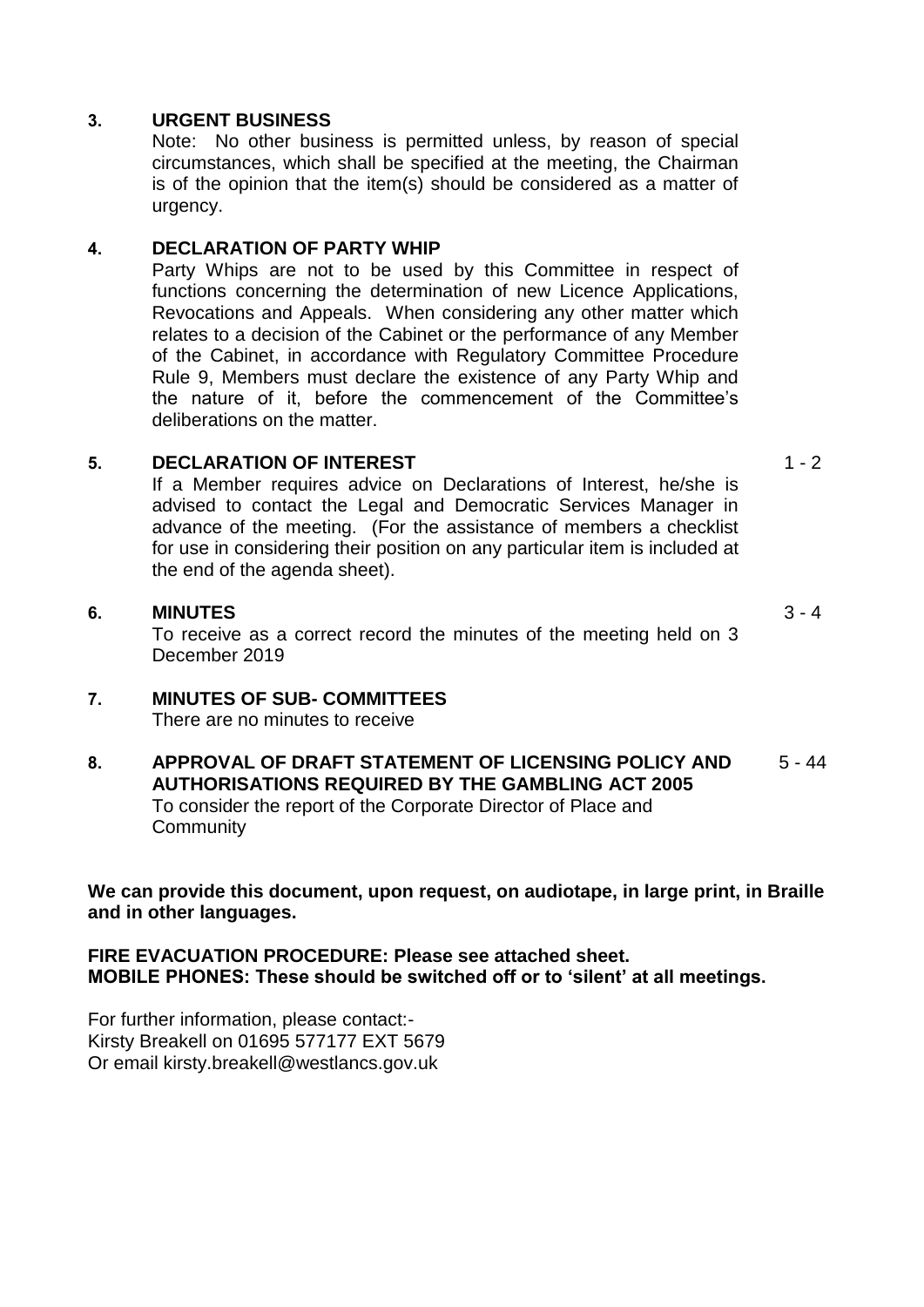#### **FIRE EVACUATION PROCEDURE FOR: COUNCIL MEETINGS WHERE OFFICERS ARE PRESENT (52 DERBY STREET, ORMSKIRK)**

**PERSON IN CHARGE:** Most Senior Officer Present **ZONE WARDEN:** Member Services Officer / Lawyer **DOOR WARDEN(S)** Usher / Caretaker

### **IF YOU DISCOVER A FIRE**

- 1. Operate the nearest **FIRE CALL POINT** by breaking the glass.
- 2. Attack the fire with the extinguishers provided only if you have been trained and it is safe to do so. **Do not** take risks.

### **ON HEARING THE FIRE ALARM**

- 1. Leave the building via the **NEAREST SAFE EXIT. Do not stop** to collect personal belongings.
- 2. Proceed to the **ASSEMBLY POINT** on the car park and report your presence to the **PERSON IN CHARGE.**
- 3. **Do NOT** return to the premises until authorised to do so by the PERSON IN **CHARGE.**

### **NOTES:**

Officers are required to direct all visitors regarding these procedures i.e. exit routes and place of assembly.

The only persons not required to report to the Assembly Point are the Door Wardens.

# **CHECKLIST FOR PERSON IN CHARGE**

- 1. Advise other interested parties present that you are the person in charge in the event of an evacuation.
- 2. Make yourself familiar with the location of the fire escape routes and informed any interested parties of the escape routes.
- 3. Make yourself familiar with the location of the assembly point and informed any interested parties of that location.
- 4. Make yourself familiar with the location of the fire alarm and detection control panel.
- 5. Ensure that the zone warden and door wardens are aware of their roles and responsibilities.
- 6. Arrange for a register of attendance to be completed (if considered appropriate / practicable).

# **IN THE EVENT OF A FIRE, OR THE FIRE ALARM BEING SOUNDED**

- 1. Ensure that the room in which the meeting is being held is cleared of all persons.
- 2. Evacuate via the nearest safe Fire Exit and proceed to the **ASSEMBLY POINT** in the car park.
- 3. Delegate a person at the **ASSEMBLY POINT** who will proceed to **HOME CARE LINK**  in order to ensure that a back-up call is made to the **FIRE BRIGADE.**
- 4. Delegate another person to ensure that **DOOR WARDENS** have been posted outside the relevant Fire Exit Doors.